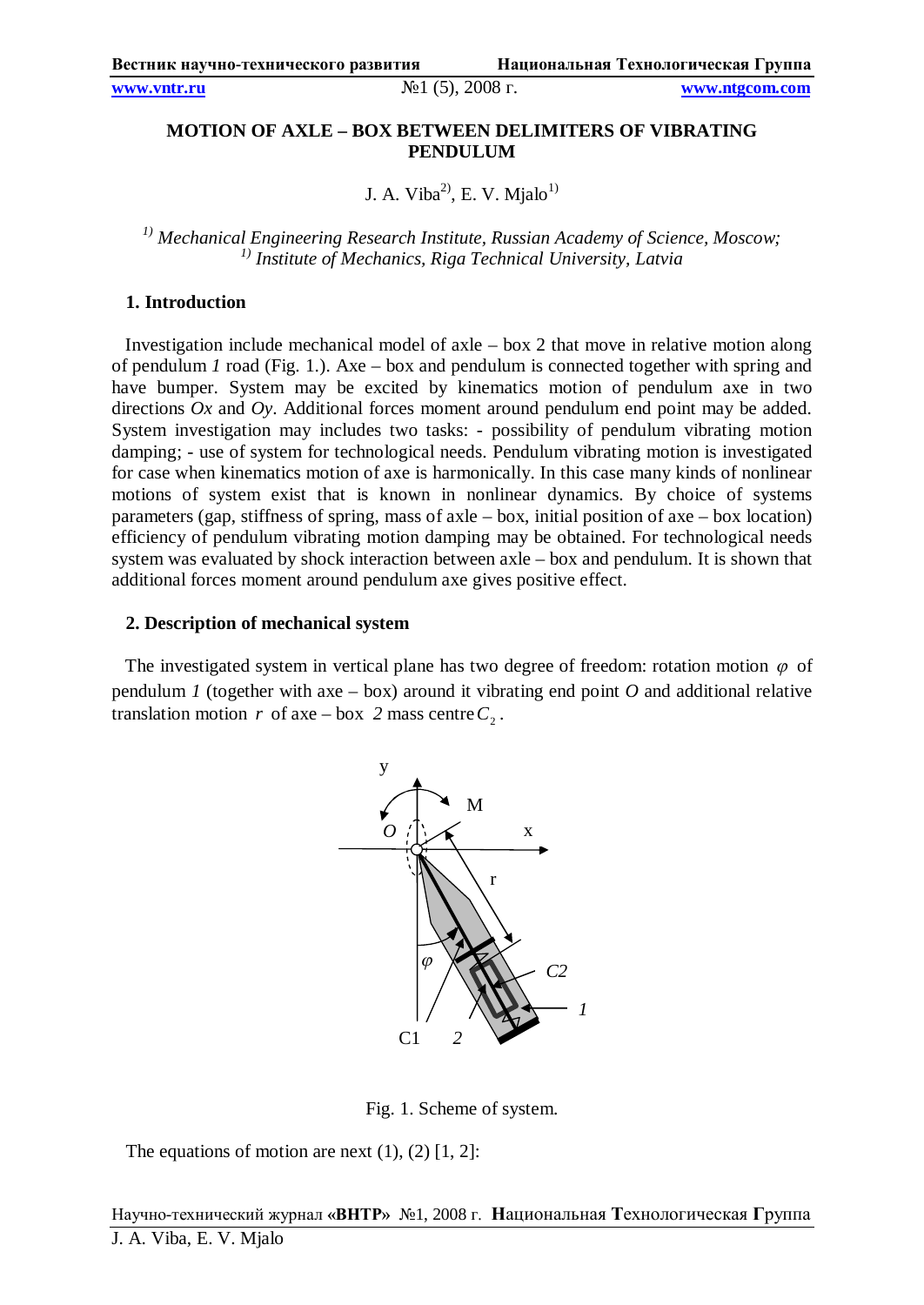$$
Jo(t) \cdot \ddot{\varphi} = -K_{12}(t) \cdot [(g + \ddot{\eta}) \cdot \sin \varphi + \ddot{\varphi} \cdot \cos \varphi] - 2 \cdot m_2 \cdot \dot{\varphi} \cdot \dot{r} \cdot r - b \cdot \dot{\varphi} + M_o^{(e)}; \quad (1)
$$

$$
m_2 \cdot \ddot{r} = -f_{12}(r, \dot{r}) + m_2 \cdot \dot{\phi}^2 \cdot r + m_2 \cdot (g + \ddot{\eta}) \cdot \cos \varphi - m_2 \cdot \ddot{\zeta} \cdot \sin \varphi. \tag{2}
$$

Here

$$
Jo(t) = Jc_1 + m_1 \cdot L^2 + Jc_2 + m_2 \cdot r^2;
$$
 (3)

$$
K_{12}(t) = Jc_1 + m_1 \cdot L^2 + Jc_2 + m_2 \cdot r^2. \tag{4}
$$

Were  $\dot{\varphi}, \ddot{\varphi}$  - angular velocity and angular acceleration both objects;  $\dot{r}, \ddot{r}$  - derivation in time of distance *r* (or relative velocity and relative acceleration of axe – box mass centre);  $m_1, m_2$  masses;  $Jc_1$ ,  $Jc_2$  - axial moments around centre of masses;  $L$  - constant distance from masse centre  $C_1$  to pendulum vibrating end;  $g$  - acceleration of free fall;  $\ddot{\zeta}, \ddot{\eta}$  - horizontal and vertical acceleration components of vibrating pendulum axe; *b* - constant of linear damping;  $M_o^{(e)}$ - external additional forces moment around pendulum axe;  $[-f_{12}(r, \dot{r})]$ - internal interaction forces from technological process. Example of internal interaction inside free motion modeling block is shown in Fig. 2, Fig. 3.

### **3. Motion simulation**

First series of modeling was made as free motion to check main model without excitation. Results of investigations are shown in Fig. 2. - Fig. 5. Comments are given under any picture.

$$
\begin{bmatrix} r_{n+1} \\ v_{n+1} \\ \varphi_{n+1} \\ \varphi_{n+1} \\ \varphi_{n+1} \end{bmatrix} := \begin{bmatrix} r_{n} + s \cdot v_{n} \\ v_{n} + \frac{s}{m2} \Bigg[ \Bigg[ m2r_{n} \cdot (\omega_{n} )^{2} + m2(g) \cdot \cos \left( \phi_{n} \right) \Bigg] - c \cdot \Big( r_{n} - \Delta \Big) - c2 \cdot \Big( r_{n} - \Delta \Big) \cdot \Bigg( 0.5 - 0.5 \frac{\Delta l - r_{n}}{\Delta l - r_{n}} \Bigg) \cdot \Bigg( 0.5 + 0.5 \frac{v_{n}}{\Big| v_{n} \Big|} \Bigg) \Bigg] \\ \varphi_{n} + s \cdot \omega_{n} \\ \varphi_{n} + s \cdot \omega_{n} \\ \varphi_{n} + s \cdot \omega_{n} \\ \varphi_{n} + s \cdot \omega_{n} \\ \varphi_{n} + s \cdot \omega_{n} \\ \varphi_{n} + s \cdot \omega_{n} \\ \varphi_{n} + s \cdot \omega_{n} \\ \varphi_{n} + s \cdot \omega_{n} \\ \varphi_{n} + s \cdot \omega_{n} \\ \varphi_{n} + s \cdot \omega_{n} \\ \varphi_{n} + s \cdot \omega_{n} \\ \varphi_{n} + s \cdot \omega_{n} \\ \varphi_{n} + s \cdot \omega_{n} \\ \varphi_{n} + s \cdot \omega_{n} \\ \varphi_{n} + s \cdot \omega_{n} \\ \varphi_{n} + s \cdot \omega_{n} \\ \varphi_{n} + s \cdot \omega_{n} \\ \varphi_{n} + s \cdot \omega_{n} \\ \varphi_{n} + s \cdot \omega_{n} \\ \varphi_{n} + s \cdot \omega_{n} \\ \varphi_{n} + s \cdot \omega_{n} \\ \varphi_{n} + s \cdot \omega_{n} \\ \varphi_{n} + s \cdot \omega_{n} \\ \varphi_{n} + s \cdot \omega_{n} \\ \varphi_{n} + s \cdot \omega_{n} \\ \varphi_{n} + s \cdot \omega_{n} \\ \varphi_{n} + s \cdot \omega_{n} \\ \varphi_{n} + s \cdot \omega_{n} \\ \varphi_{n} + s \cdot \omega_{n} \\ \varphi_{n} + s \cdot \omega_{n} \\ \varphi_{n} + s \cdot \omega_{n} \\ \varphi_{n} + s \cdot \omega_{n} \\ \
$$









Fig. 4. Axe – box damping motion in phase plane. After three impacts internal interaction is stopped.

Научно-технический журнал **«ВНТР»** №1, 2008 г. **Н**ациональная **Т**ехнологическая **Г**руппа J. A. Viba, E. V. Mjalo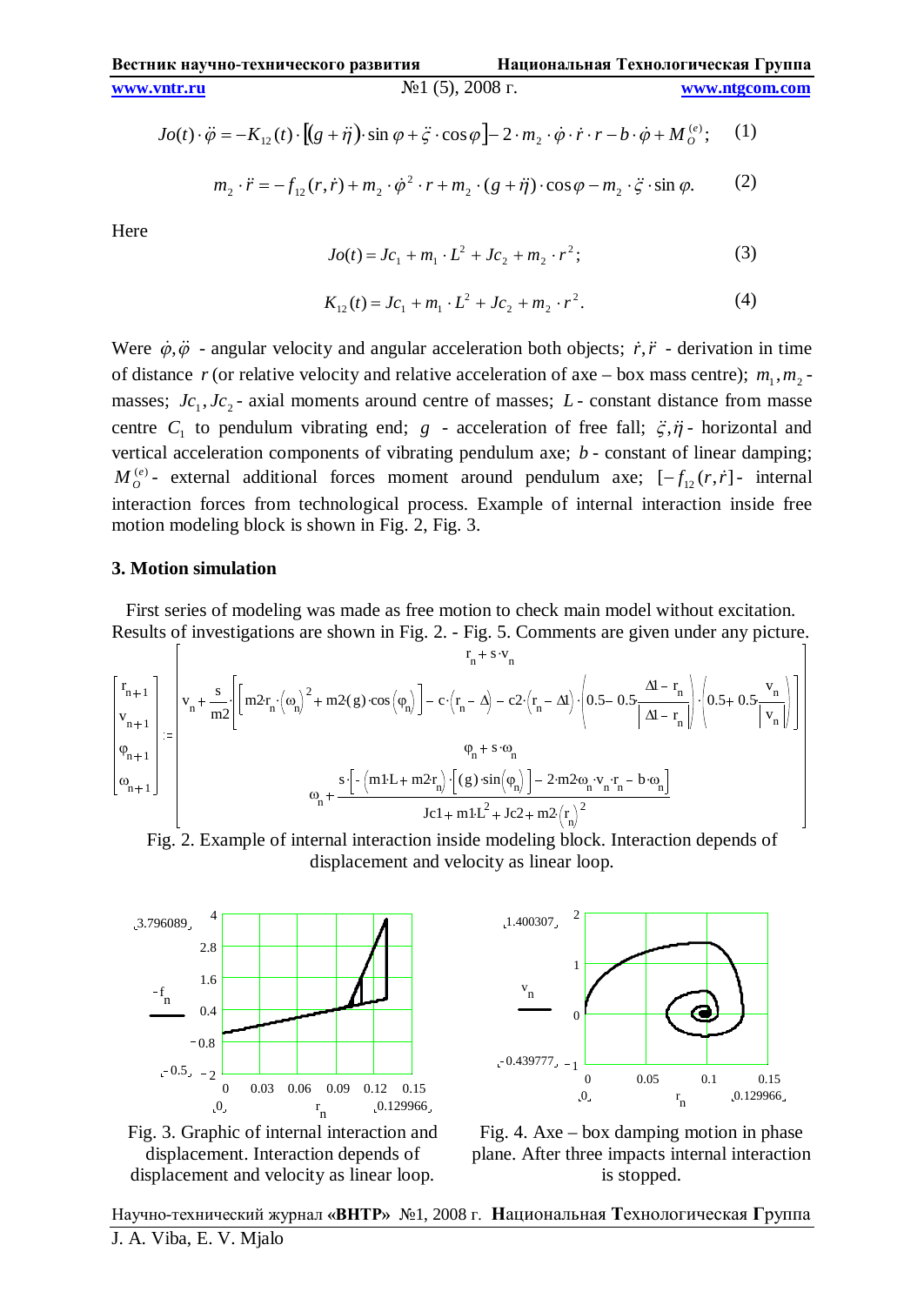**www.vntr.ru** №1 (5), 2008 г. **www.ntgcom.com**

0.295561  $0.387034 - 0.5$  $^{\omega}$ <sub>n</sub>  $-0.078508$   $\phi$  0.102686  $\varphi$ <sub>n</sub> 0.1 0 0.1 0.2  $\mathcal{C}_{\mathcal{C}}$ 0.5





Fig. 6. Motion of pendulum in phase plane with out external damping  $(b = 0)$ . Carioles force practically does not damped motion.

Second series of modeling was made for only vertical harmonica excitation. Results of modeling are shown in Fig.7. – Fig. 11.

$$
\begin{bmatrix}r_{n+1}\\v_{n+1}\\v_{n+1}\\v_{n+1}\end{bmatrix}:=\begin{bmatrix}r_{n+1}\\v_n+\dfrac{s}{m^2}\bigg[\bigg(m2r_n\cdot\big(\omega_n\big)^2+m2(g+Ay\cdot sin(k\cdot n\cdot s))\cdot cos\big(\phi_n\big)\bigg]-c\cdot\big(r_n-\Delta\big)-c2\cdot\big(r_n-\Delta\big)\cdot\bigg(0.5-0.5\frac{\Delta l-r_n}{\big|\Delta l-r_n\big|}\bigg)\cdot\bigg(0.5+0.5\frac{v_n}{\big|v_n\big|}\bigg)-b1\cdot v_n\bigg]\\ \phi_{n+1}\\ \phi_{n+1}\end{bmatrix}\\ \begin{bmatrix} \phi_{n+1}\\ \phi_{n+1}\\ \phi_n\end{bmatrix}:=\begin{bmatrix}r_{n+1}\\v_n\end{bmatrix}+\frac{s\cdot\bigg[-\big(ml\cdot L+m2r_n\big)\cdot\bigg[\big(g+Ay\cdot sin(k\cdot n\cdot s)\big)\cdot sin\big(\phi_n\big)\big]\big]-2\cdot m2\cdot\omega_n\cdot v_n\cdot r_n-b\cdot\omega_n\bigg]\\ \hline Jc1+m1\cdot L^2+Jc2+m2\cdot\big(r_n\big)^2\end{bmatrix}
$$

Fig. 7. Equation for modeling with vertical harmonica excitation.



Fig. 8. Angular velocity of pendulum compare with harmonica in time domain.





Fig. 9. Motion in phase plane for pendulum (see Fig. 8.).



Научно-технический журнал **«ВНТР»** №1, 2008 г. **Н**ациональная **Т**ехнологическая **Г**руппа J. A. Viba, E. V. Mjalo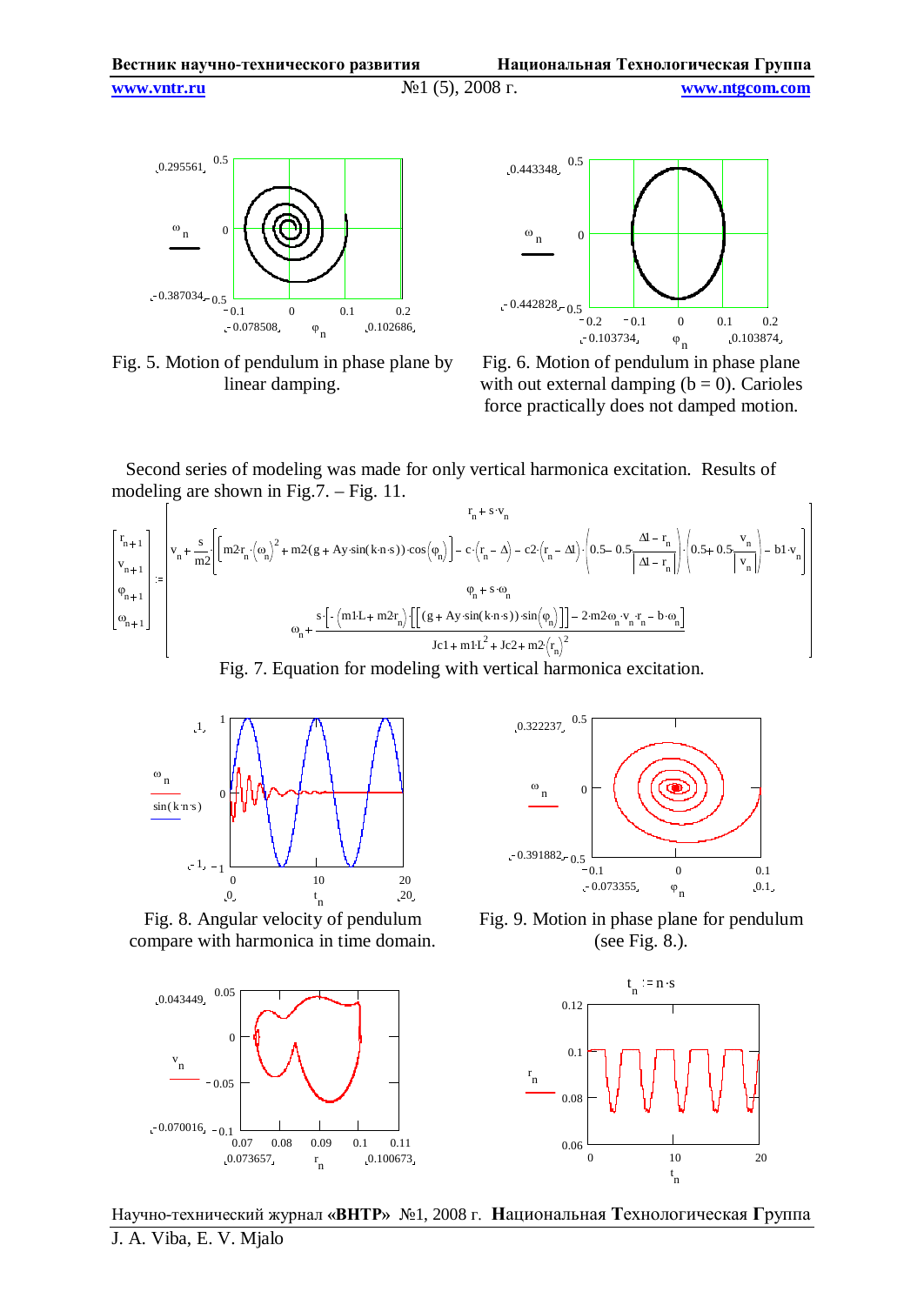| Вестник научно-технического развития |                                           | Национальная Технологическая Группа |                |
|--------------------------------------|-------------------------------------------|-------------------------------------|----------------|
| www.vntr.ru                          | $\mathcal{N}$ <sup>o</sup> 1 (5), 2008 г. |                                     | www.ntgcom.com |

Fig. 10. Motion of axe – box in phase plane (see Fig. 11.).

Fig. 11. Displacement of axe – box in time domain. Stick moment with bumper is seeing (see Fig. 10.).

Third series of modeling was made for common vertical and horizontal harmonica excitation. Results of modeling are shown in Fig.12. – Fig. 15.



Fig. 12. Motion of pendulum in phase plane when two external components acted.



Fig. 14. Relative motion of axe – box in phase plane. Periodic cycle is very stable. It means that this regime may be used for technological processes.



Fig. 13. Angular velocity in time domain and harmonica of excitation.



Fig. 15. Relative velocity of axe – box in time domain when two external components are added (see Fig.  $12. - Fig. 14.$ ).

Fourth series of modeling was made for common vertical and adaptive moment (  $\varphi$ φ þ  $M_{Q}^{(e)} = M \cdot \frac{\dot{\phi}}{1 + \frac{1}{2}}$ *O*  $\mathcal{L}_{\alpha}^{(e)} = M \cdot \frac{\varphi}{\Box 1}$ ) excitation. Results of modeling are shown in Fig.16. – Fig. 19.

Final series of modeling was made for only horizontal excitation (Fig. 20. – Fig. 21.) and only adaptive moment excitation (Fig. 22., Fig. 23.).



0.585766  $-0.579029$  $\omega$ n  $sin(k \cdot n \cdot s)$ 5  $\mathfrak{b}$  t t  $\mathfrak{b}$ t<br>n 0 2 4 6 1  $-0.5$ 0  $0.5$ 1

Научно-технический журнал **«ВНТР»** №1, 2008 г. **Н**ациональная **Т**ехнологическая **Г**руппа Fig. 16. Motion of pendulum in phase plane when vertical excitation exists and additional

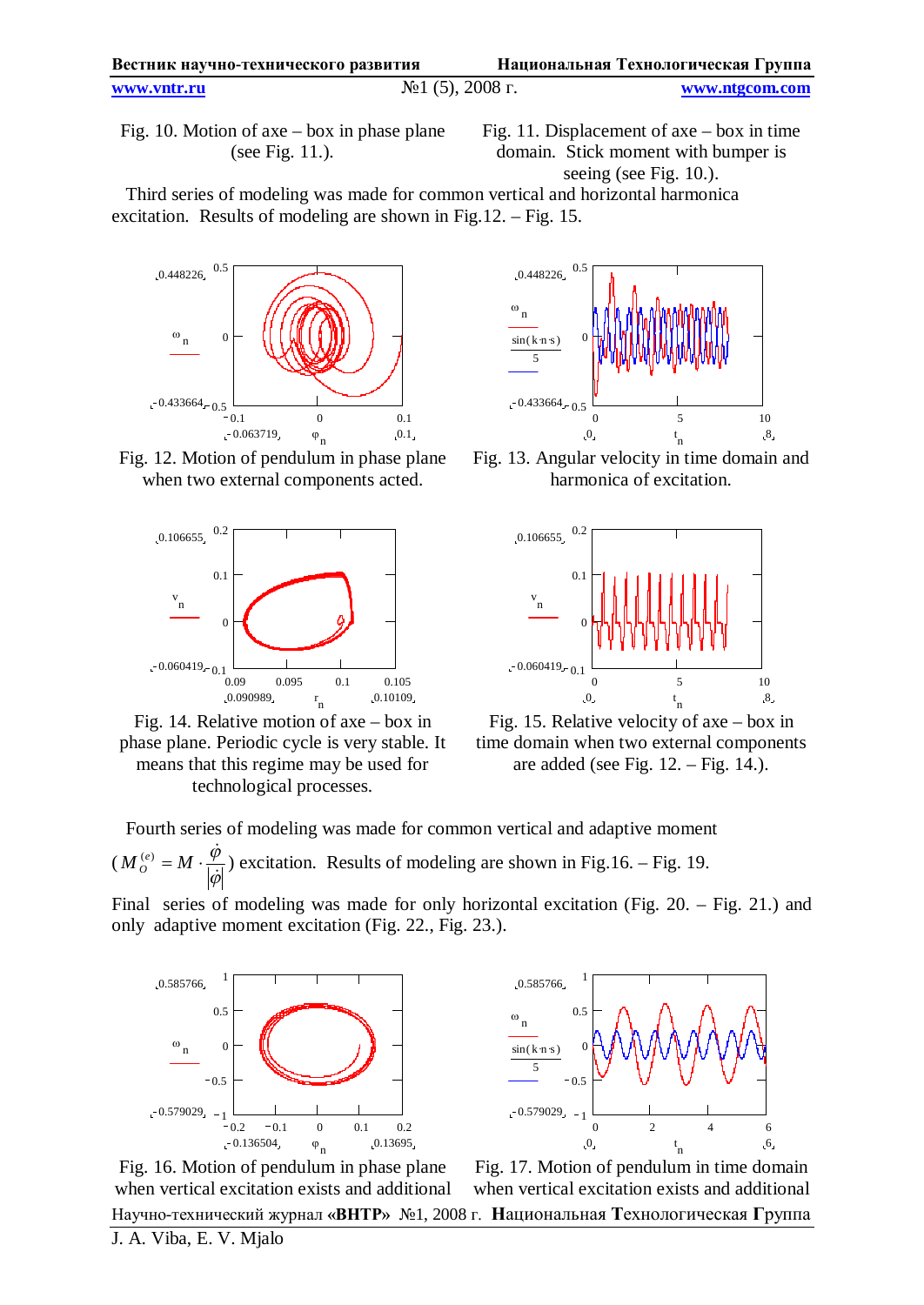adaptive moment 
$$
(M_o^{(e)} = M \cdot \frac{\dot{\phi}}{|\dot{\phi}|})
$$
 is added.



Fig. 18. Relative motion of axe – box in phase plane when vertical excitation exists and additional adaptive moment is added.



Fig. 20. Motion of pendulum in phase plane when only horizontal excitation exists.



Fig. 22. Motion of pendulum in phase plane when only moment of excitation exists.

 $-0.093277$ ,  $\varphi_n$ ,  $0.1$  $\varphi$ <sub>n</sub>

System is useless for technological processes.

### **Conclusion**

Pendulum vibrating motion is investigated for the case when kinematics motion of axe is harmonically and additional force moment may be added. For technological needs vertical exciting together with horizontal exciting or force moment must be used. Case with only one excitation is small efficiency. Tasks of damping possibility needs more investigations.

) is added. adaptive moment ( $M_o^{(e)} = M$ .  $\varphi$  $\varphi$ .<br>P .<br>P *O*  $\left( e\right)$ ) is added.



Fig. 19. Relative velocity of axe – box in time domain when vertical excitation exists and additional adaptive moment is added.

(see Fig. 16. – Fig. 18.).



Fig. 21. Motion of axe - box in time domain when only horizontal excitation exists.

System is useless for technological processes.



Fig. 23. Motion of axe - box in time domain when only moment of excitation exists. System is useless for technological processes.